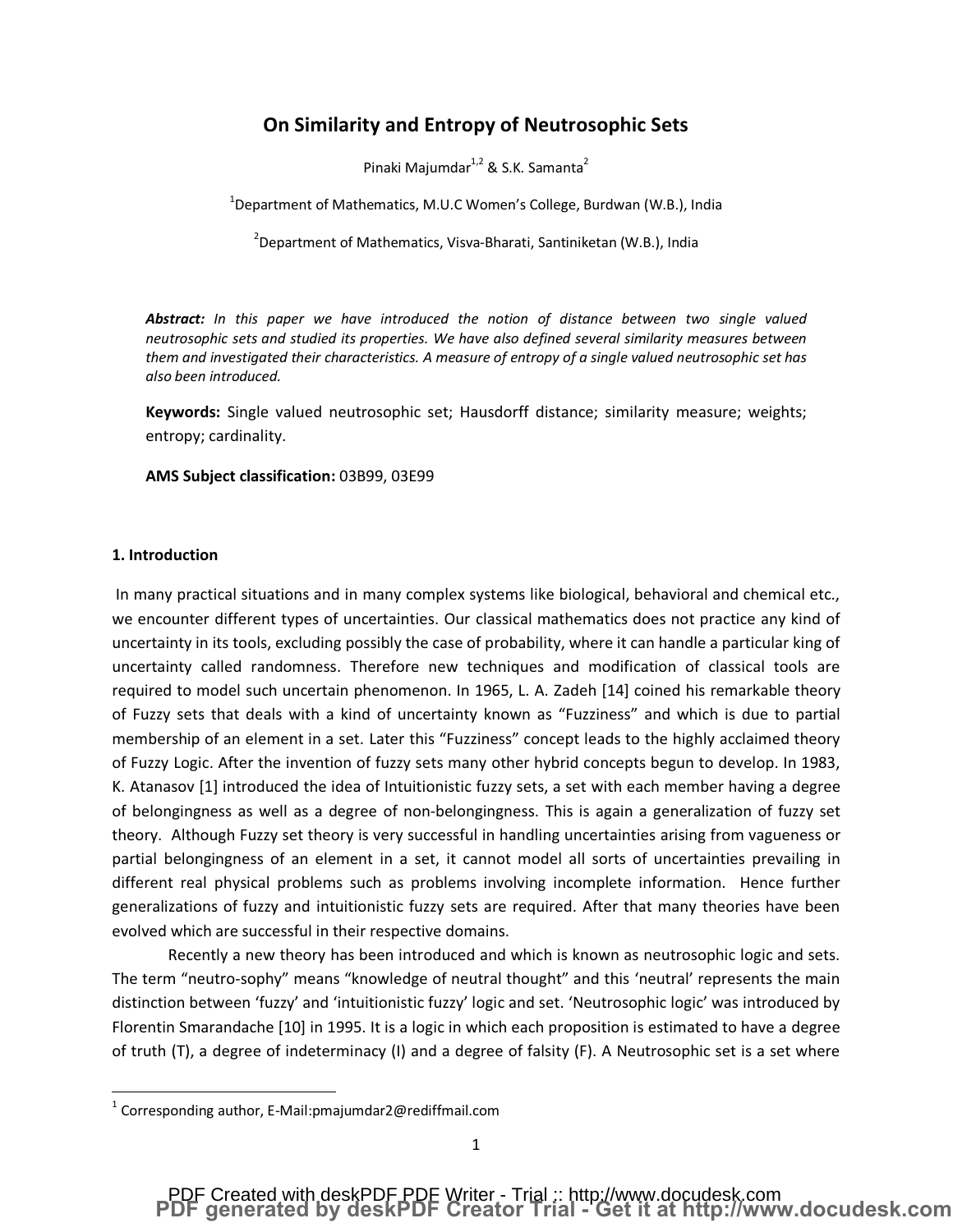each element of the universe has a degree of truth, indeterminacy and falsity respectively and which lies between  $\begin{bmatrix} 0,1^{\dagger} \end{bmatrix}$ , the non-standard unit interval. Unlike in intuitionistic fuzzy sets, where the incorporated uncertainty is dependent of the degree of belongingness and degree of non belongingness, here the uncertainty present, i.e. indeterminacy factor, is independent of truth and falsity values. In 2005, Wang et. al. [12] introduced an instance of neutrosophic set known as single valued neutrosophic sets (SVNS) which were motivated from the practical point of view and that can be used in real scientific and engineering applications. The single valued neutrosophic set is a generalization of classical set, fuzzy set, intuitionistic fuzzy set and paraconsistent sets etc. Again fuzziness is a feature of imperfect information which is due to partial belongingness of an element to a set. The term 'entropy' as a measure of fuzziness was first coined by Zadeh [15] in 1965. The entropy measure of fuzzy sets has many applications in areas like image processing, optimizations etc. [4, 9]. Actually a measure of imperfectness of information represented by a set is measured in terms of entropy. So measuring of entropy of single valued neutrosophic sets will be useful in cases whenever modeling of uncertain situations is done through SVNSs. On the other hand similarity is a key concept in a number of fields such as linguistics, psychology and computational intelligence. In several problems we often need to compare two sets. We are often interested to know whether two patterns or images are identical or approximately identical or at least to what degree they are identical. Similar elements are regarded from different points of view by using resemblances, distances, closeness, proximity, dissimilarities etc. So it is natural and very useful to address the issues similarity measure for this new set, viz. single valued neutrosophic set.

The rest of the paper is constructed as follows: Some preliminary definitions and results were given in section 2. In section 3, different types of distances between two single valued neutrosophic sets have been introduced. Different measures of similarity and their properties have been discussed in section 4. In section 5, the notion of entropy of a single valued neutrosophic set has been given. Section 6 briefly compares the methods described here with earlier available methods. Section 7 concludes the paper.

#### **2. Preliminaries**

In this section we recall some definitions, operations and properties regarding single valued neutrosophic sets (SVNS in short) from [12], which will be used in the rest of the paper.

A single valued neutrosophic set has been defined in [12] as follows:

**Definition 2.1** Let *X* be a universal set. A Neutrosophic set *A* in *X* is characterized by a truthmembership function  $t_A$ , a indeterminacy-membership function  $i_A$  and a falsity-membership function  $f_A$ , where  $t_A$ ,  $i_A$ ,  $f_A$  :  $X \to [0,1]$ , are functions and  $\forall x \in X$ ,  $x \equiv x(t_A(x), i_A(x), f_A(x)) \in A$ , is a single valued neutrosophic element of *A*.

A single valued neutrosophic set A over a finite universe  $X = \{x_1, x_2, x_3, ..., x_n\}$  is represented as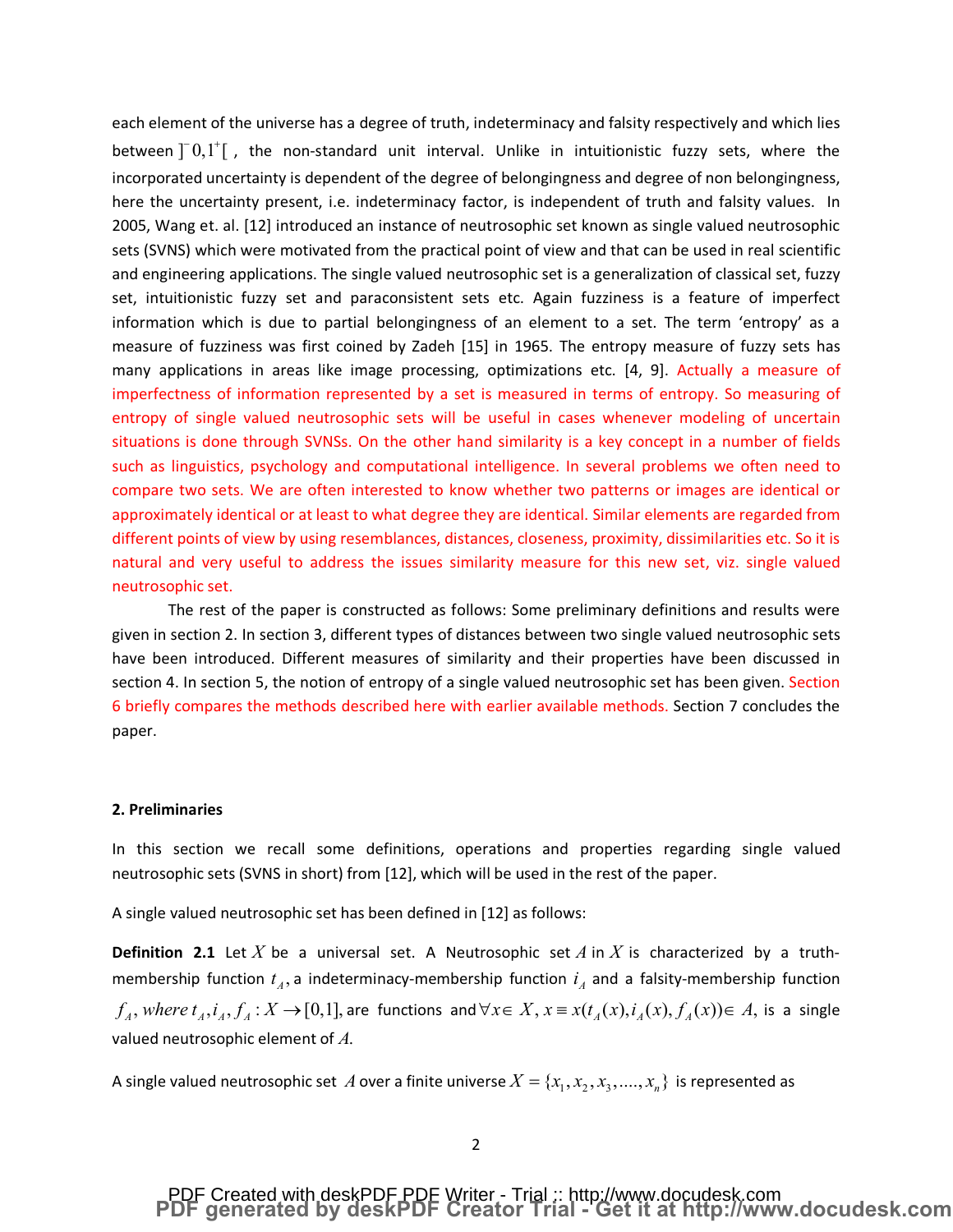$$
A = \sum_{i=1}^{n} \frac{x_i}{\langle t_A(x_i), i_A(x_i), f_A(x_i) \rangle}.
$$

In case of SVNS the degree of truth membership (T), indeterminacy membership (I) and the falsity membership(F) values lies in [0, 1] instead of the non standard unit interval  $\left[0,1\right]$  as in the case of ordinary neutrosophic sets.

An example of SVNS is given below:

**Example 2.2** Assume that  $X = \{x_1, x_2, x_3\}$ , where  $x_1$  is capacity,  $x_2$  is trustworthiness and,  $x_3$  is price of a machine, be the universal set. The values of  $x_1, x_2, x_3$  are in [0, 1]. They are obtained from the questionnaire of some domain experts, their option could be a degree of "good service", a degree of indeterminacy and a degree of "poor service".  $A$  is a single valued Neutrosophic set of  $X$  defined by

$$
A = \frac{0.3, 0.4, 0.5}{x_1} + \frac{0.5, 0.2, 0.3}{x_2} + \frac{0.7, 0.2, 0.2}{x_3}
$$

Next we state the definitions of complement and containment as follows:

**Definition 2.3** The complement of a SVNS  $A$  is denoted by  $A<sup>c</sup>$  and is defined by  $t_{A^c}(x) = f_A(x); i_{A^c}(x) = 1 - i_A(x) \& f_{A^c}(x) = t_A(x) \forall x \in X.$ 

**Definition 2.4** A SVNS A is contained in the other SVNS B, denoted as  $A \subset B$ , if and only if  $t_A(x) \le t_B(x); i_A(x) \le i_B(x) \& \ f_A(x) \ge f_B(x) \forall x \in X.$ Two sets will be equal, i.e.  $A = B$ , iff  $A \subset B \& B \subset A$ .

Let us denote the collection of all SVNS in X as  $N(X)$ .

Several operations like union and intersection has been defined on SVNS's and they satisfy most of the common algebraic properties of ordinary sets.

**Definition 2.5** The union of two SVNS  $A \& B$  is a SVNS C, written as  $C = A \cup B$ , which is defined as follows:  $t_c(x) = \max(t_a(x), t_b(x)); i_c(x) = \max(i_a(x), i_b(x)) \& f_c(x) = \min(f_a(x), f_b(x)) \forall x \in X.$ 

**Definition 2.6** The intersection of two SVNS  $A \& B$  is a SVNS C, written as  $C = A \cap B$ , which is defined as follows:  $t_c(x) = min(t_a(x), t_b(x)); i_c(x) = min(i_a(x), i_b(x)) \& f_c(x) = max(f_a(x), f_b(x)) \forall x \in X$ .

For practical purpose, throughout the rest of the paper, we have considered only SVNS in a finite universe.

# PDF Created with deskPDF PDF Writer - Trial :: http://www.docudesk.com<br>PDF generated by deskPDF Creator Trial - Get it at http://www.docudesk.com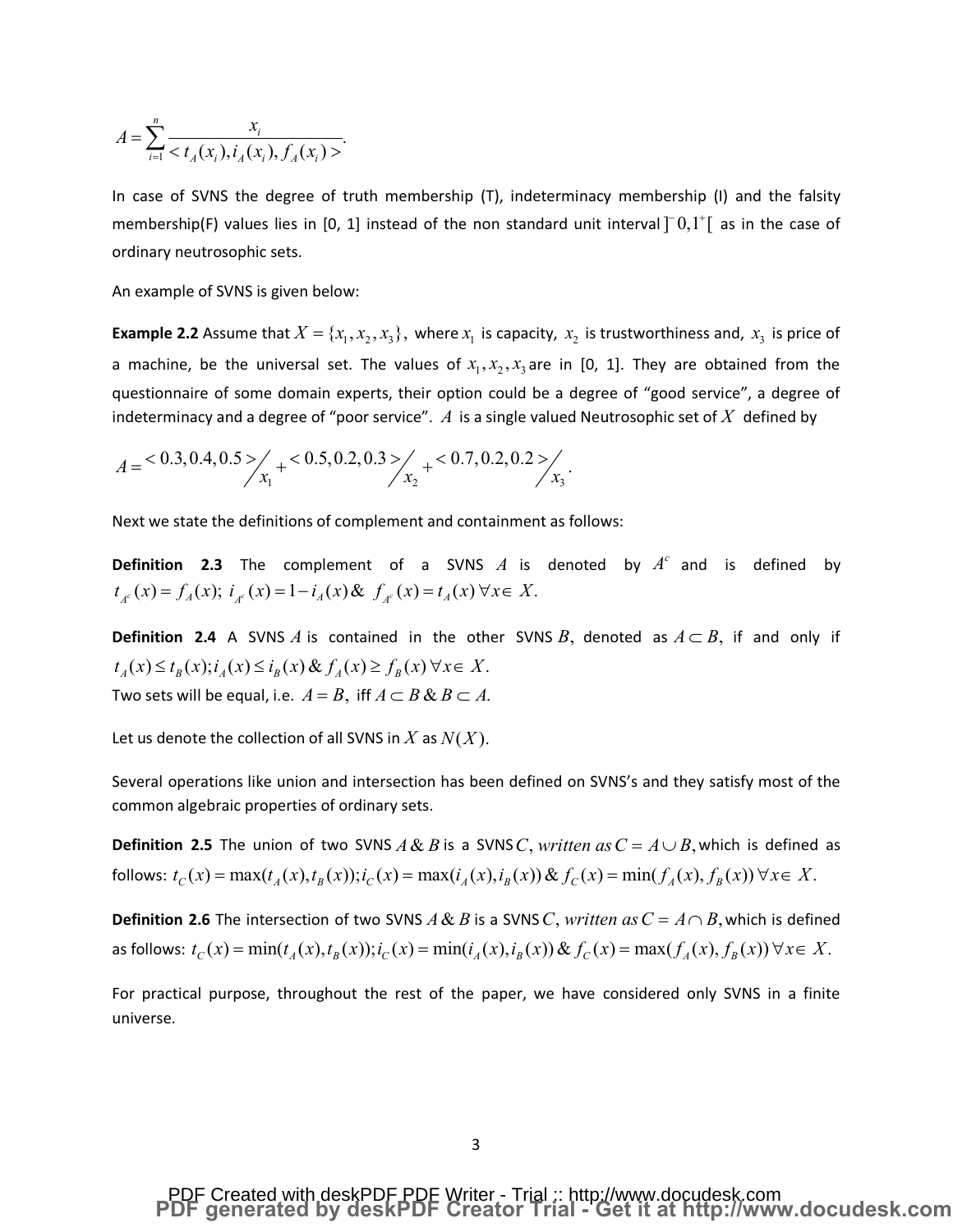#### **3. Distance between two neutrosophic sets.**

In this section we introduce the notion of distance between two single valued neutrosophic sets *A* and *B* in the universe  $X = \{x_1, x_2, x_3, \ldots, x_n\}.$ 

**Definition 3.1** Let 
$$
A = \sum_{i=1}^{n} \frac{x_i}{< t_A(x_i), i_A(x_i), f_A(x_i) >}
$$
 and  $B = \sum_{i=1}^{n} \frac{x_i}{< t_B(x_i), i_B(x_i), f_B(x_i) >}$  be two single

valued neutrosophic sets in  $X = \{x_1, x_2, x_3, \dots, x_n\}$ . Then

• The Hamming distance between  $A$  and  $B$  is defined as follows:

1 ( , ) { ( ) ( ) ( ) ( ) ( ) ( )} ...........................(1) *n N A i B i A i B i A i B i i d A B t x t x i x i x f x f x* = <sup>=</sup> å - <sup>+</sup> - <sup>+</sup> -

• The normalized Hamming distance between  $A$  and  $B$  is defined as follows:

1 <sup>1</sup> ( , ) { ( ) ( ) ( ) ( ) ( ) ( )}.........................(2) <sup>3</sup> *n N A i B i A i B i A i B i i l A B t x t x i x i x f x f x n* <sup>=</sup> <sup>=</sup> å - <sup>+</sup> - <sup>+</sup> -

The Euclidian distance between  $A$  and  $B$  is defined as follows:

2 2 2 1 ( , ) {( ( ) ( )) ( ( ) ( )) ( ( ) ( )) ..............................(3) *n N A i B i A i B i A i B i i e A B t x t x i x i x f x f x* = <sup>=</sup> å - <sup>+</sup> - <sup>+</sup> -

The normalized Euclidian distance between  $A$  and  $B$  is defined as follows:

2 2 2 1 <sup>1</sup> ( , ) {( ( ) ( )) ( ( ) ( )) ( ( ) ( )) ..............................(4) <sup>3</sup> *n N A i B i A i B i A i B i i q A B t x t x i x i x f x f x n* <sup>=</sup> <sup>=</sup> å - <sup>+</sup> - <sup>+</sup> -

Now for equations  $(1) - (4)$  the following holds:

**Example 3.2** Let  $X = \{a, b, c, d\}$  be the universe and *A and B* be two single valued neutrosophic sets in *X* defined as follows: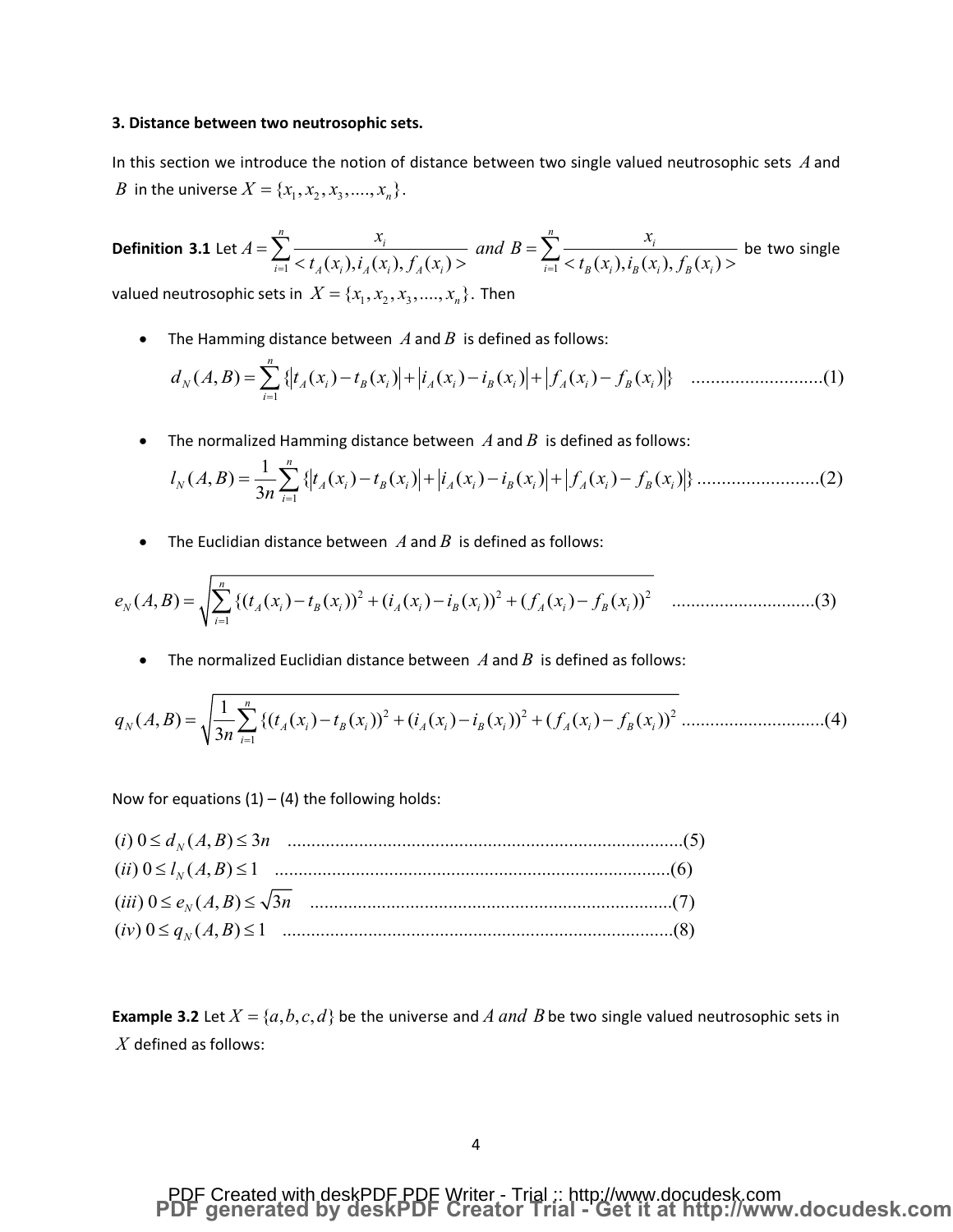$$
A = \{\frac{a}{<0.5, 0.2, 0.9>} \cdot \frac{b}{<0.8, 0.4, 0.2>} \cdot \frac{c}{<0.3, 0.8, 0.7>} \cdot \frac{d}{<0.6, 0.3, 0.5>}\}.
$$
  

$$
B = \{\frac{a}{<0.8, 0.4, 0.2>} \cdot \frac{b}{<0.8, 0.8, 0.7>} \cdot \frac{c}{<0.6, 0.3, 0.5>} \cdot \frac{d}{<0.8, 0.4, 0.2>} \cdot \frac{c}{<0.8, 0.8, 0.7>} \cdot \frac{d}{<0.8, 0.8, 0.7>} \cdot \frac{d}{<0.8, 0.8, 0.7>} \cdot \frac{d}{<0.8, 0.8, 0.7>} \cdot \frac{d}{<0.8, 0.8, 0.7>} \cdot \frac{d}{<0.8, 0.8, 0.7>} \cdot \frac{d}{<0.8, 0.8, 0.7>} \cdot \frac{d}{<0.8, 0.8, 0.7>} \cdot \frac{d}{<0.8, 0.8, 0.7>} \cdot \frac{d}{<0.8, 0.8, 0.7>} \cdot \frac{d}{<0.8, 0.8, 0.7>} \cdot \frac{d}{<0.8, 0.8, 0.7>} \cdot \frac{d}{<0.8, 0.8, 0.7>} \cdot \frac{d}{<0.8, 0.8, 0.7>} \cdot \frac{d}{<0.8, 0.8, 0.7>} \cdot \frac{d}{<0.8, 0.8, 0.7>} \cdot \frac{d}{<0.8, 0.8, 0.7>} \cdot \frac{d}{<0.8, 0.8, 0.7>} \cdot \frac{d}{<0.8, 0.8, 0.7>} \cdot \frac{d}{<0.8, 0.8, 0.7>} \cdot \frac{d}{<0.8, 0.8, 0.7>} \cdot \frac{d}{<0.8, 0.8, 0.7>} \cdot \frac{d}{<0.8, 0.8, 0.7>} \cdot \frac{d}{<0.8, 0.8, 0.7>} \cdot \frac{d}{<0.8, 0.7} \cdot \frac{d}{<0.8, 0.7} \cdot \frac{d}{
$$

$$
B = \{\frac{a}{<0.7, 0.4, 0.2>} , \frac{b}{<0.5, 0.5, 0.3>} , \frac{c}{<0.1, 0.2, 0.3>} , \frac{d}{<0.8, 0.1, 0.6>} \}.
$$

Then the distance between *A*, *B* will be as follows:

$$
d_N(A,B)=3.3.
$$

Similarly the other three distances will be  $l_N(A, B) = \frac{3.3}{12} = 0.275, e_N(A, B) \cong 1.15, q_N(A, B) \cong 0.33.$ 

Then the following result can be easily proved.

**Proposition 3.3** The distances  $d_N$ ,  $l_N$ ,  $e_N$ ,  $q_N$  defined above are metric.

**Definition 3.4** (Cardinality) The minimum (or sure) cardinality of a SVNS *A* is denoted as  $\displaystyle \min \sum count(A)$   $or$   $c^{l}$  and is defined as  $c^{l}$  =  $\displaystyle \sum _{i=1}$  $l = \sum_{i=1}^{n} t_i(x_i)$ .  $\overline{A} \vee \overline{\overline{B}}$ *i*  $c' = \sum t_A(x)$  $=\sum_{i=1} t_A(x_i).$  The maximum cardinality of  $A$  is denoted by  $\max \sum count(A)$   $or$   $c^u$  and is defined as  $c^u = \sum_{i=1}^n c_i$  $u = \sum_{i=1}^{n} \{t_i(x_i) + (1-i_i(x_i))\}.$  $A(\lambda_i)$  **i**  $\lambda_i$ *i*  $c^u = \sum \{t_A(x_i) + (1 - i_A(x_i))\}$  $=\sum_{i=1} \left\{ t_{\overline{A}}(x_{\overline{i}}) + (1\!-\!i_{\overline{A}}(x_{\overline{i}})) \right\}$ . The cardinality of  $\overline{A}$  is defined by the interval  $[c^l, c^u]$ .

**Example 3.5** For the SVNS *A* given in example 3.2 we have the following:

$$
c^{l} = \sum_{i=1}^{n} t_A(x_i) = 0.5 + 0.8 + 0.3 + 0.6 = 2.2 \&
$$
  

$$
c^{u} = \sum_{i=1}^{n} \{t_A(x_i) + (1 - i_A(x_i))\} = 1.3 + 1.4 + 0.5 + 1.3 = 4.5.
$$

#### **4. Similarity Measure between two single valued neutrosophic sets**

In this section we define the notion of similarity between two SVNSs. We have adopted various methods for calculating this similarity. The first method is based on distances defined in the previous section. The second one is based on a matching function and the last one is based on membership grades.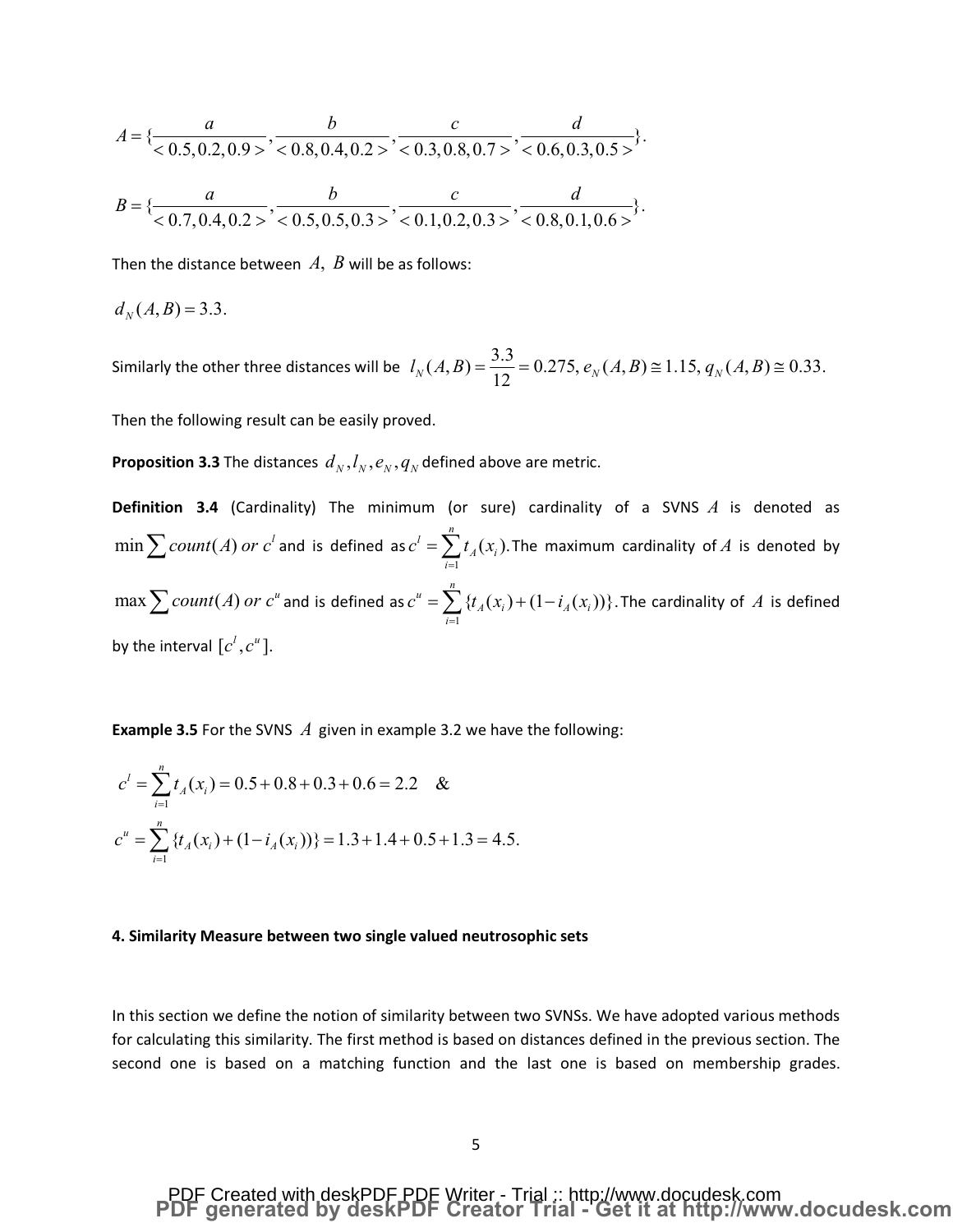In general a similarity measure between two SVNSs is a function defined as  $s: N(X)^2 \to [0,1]$  which satisfies the following properties:

$$
(i)S(A, B) \in [0,1],\n(ii)S(A, B) = 1 \Leftrightarrow A = B,\n(iii)S(A, B) = S(B, A),\n(iv)A \subset B \subset C \Rightarrow S(A, C) \le S(A, B) \wedge S(B, C)
$$
\n(9)

But individual measures may satisfy more properties in addition to (9).

Now similarity can be calculated using several techniques. Here we have adopted three common techniques namely, the distance based, the one based on a matching function and lastly on membership grade based.

#### 4.1 Distance based similarity measure

We know that similarity is inversely proportional with the distance between them. Using the distances defined in equation (1) – (4) we define measures of similarity  $s^1$  between two SVN sets A and B as follows:

$$
s^{1}(A, B) = \frac{1}{1 + d(A, B)}
$$
.................(10)

For example if we use Hamming distance  $d_N$  then the associated measure of similarity will be denoted by  $s_N^1$  and is defined by:

The following example calculates the similarity measure between the two SVNSs:

**Example 4.1.1** The similarity measure between the two SVNSs defined in example 3.2 will be

$$
s^1(A, B) = \frac{1}{1+3.3} \cong 0.233.
$$

**Proposition 4.1.2** The distance based similarity measure  $s^1$ , between two SVNSs A and B satisfies the following properties:

## PDF Created with deskPDF PDF Writer - Trial :: http://www.docudesk.com<br>PDF generated by deskPDF Creator Trial - Get it at http://www.docudesk.com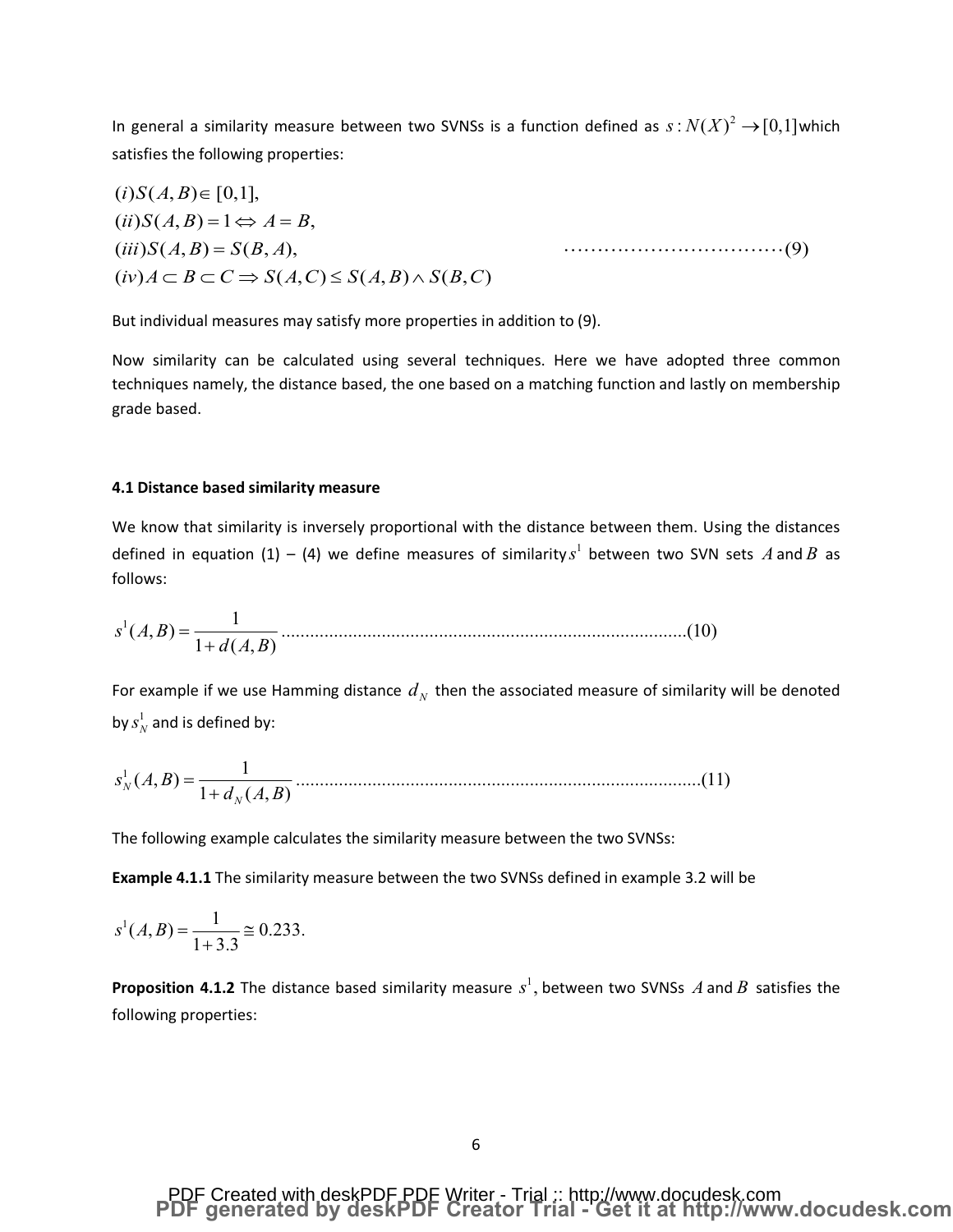$$
(i) \ 0 \le s^1(A, B) \le 1
$$
  
\n
$$
(ii) \ s^1(A, B) = 1 \text{ iff } A = B
$$
  
\n
$$
(iii) \ s^1(A, B) = s^1(B, A)
$$
  
\n
$$
(iv) \ A \subset B \subset C \Rightarrow S(A, C) \le S(A, B) \land S(B, C)
$$

Proof. The results (i)- (iii) holds trivially from definition. We only prove (iv).

Let  $A \subset B \subset C$ . Then we have

$$
t_A(x) \le t_B(x) \le t_c(x); \quad i_A(x) \le i_B(x) \le i_c(x) \& f_A(x) \ge f_B(x) \ge f_c(x) \,\forall x \in U. \text{ Now}
$$
\n
$$
\left| t_A(x) - t_B(x) \right| \le \left| t_A(x) - t_c(x) \right| \text{ and } \left| t_B(x) - t_C(x) \right| \le \left| t_A(x) - t_C(x) \right| \text{ will hold.}
$$
\nSimilarly, 
$$
\left| i_A(x) - i_B(x) \right| \le \left| i_A(x) - i_c(x) \right| \& \left| i_B(x) - i_C(x) \right| \le \left| i_A(x) - i_C(x) \right| \text{ and}
$$
\n
$$
\left| f_A(x) - f_B(x) \right| \le \left| f_A(x) - f_c(x) \right| \& \left| f_B(x) - f_C(x) \right| \le \left| f_A(x) - f_C(x) \right| \text{ holds.}
$$

Thus

$$
d(A,B) \le d(A,C) \Rightarrow s^1(A,B) \ge s^1(A,C) \text{ and } d(B,C) \le d(A,C) \Rightarrow s^1(B,C) \ge s^1(A,C)
$$
  
\n
$$
\Rightarrow s^1(A,C) \le s^1(A,B) \land s^1(B,C).
$$

This is true for all the distance functions defined in equations (1) to (4).

Hence the result.

### 4.2 Similarity measure based on membership degrees

Another measure of similarity  $s^2$  between two SVN sets A and B could be defined as follows:

$$
s^{2}(A,B) = \frac{\sum_{i=1}^{n} \{ \min \{ t_{A}(x_{i}), t_{B}(x_{i}) \} + \min \{ i_{A}(x_{i}), i_{B}(x_{i}) \} + \min \{ f_{A}(x_{i}), f_{B}(x_{i}) \} \}}{\sum_{i=1}^{n} \{ \max \{ t_{A}(x_{i}), t_{B}(x_{i}) \} + \max \{ i_{A}(x_{i}), i_{B}(x_{i}) \} + \max \{ f_{A}(x_{i}), f_{B}(x_{i}) \} }
$$
(12)

**Example 4.2.1** Here the similarity measure between the two SVN sets defined in example 3.2 will be

$$
s^2(A, B) = \frac{3.8}{7.1} \approx 0.535.
$$

## PDF Created with deskPDF PDF Writer - Trial :: http://www.docudesk.com<br>PDF generated by deskPDF Creator Trial - Get it at http://www.docudesk.com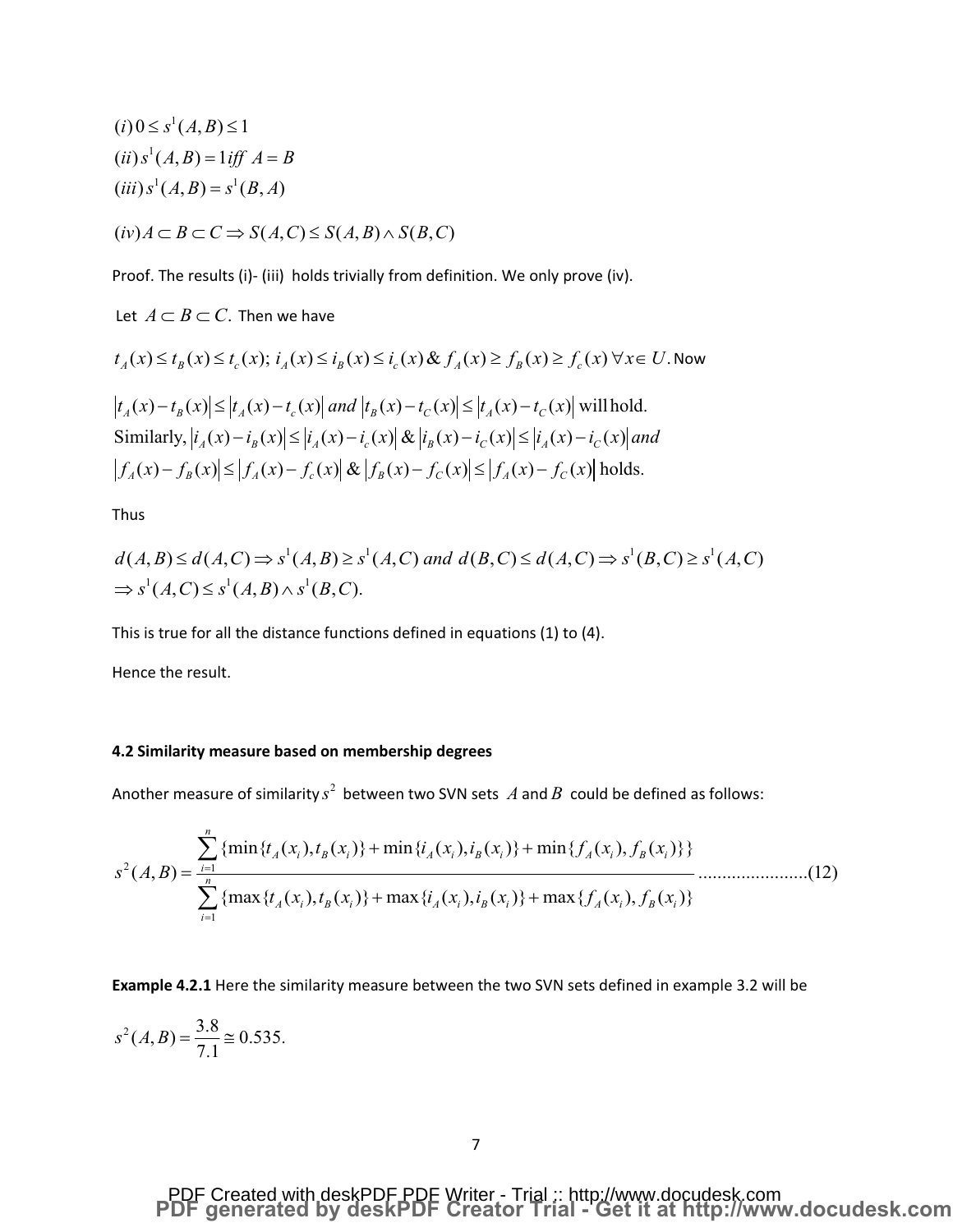**Proposition 4.2.2** The distance based similarity measure  $s^2$ , between two SVNS  $A$  and  $B$  satisfies the following properties:

$$
(i) 0 \le s^2(A, B) \le 1
$$
  
\n
$$
(ii) s^2(A, B) = 1 \text{ iff } A = B
$$
  
\n
$$
(iii) s^2(A, B) = s^2(B, A)
$$

 $(iv) A \subset B \subset C \Rightarrow s^3(A, C) \leq s^3(A, B) \wedge s^3(B, C).$ 

**Proof.** Properties (i) and (iii) follows readily from definition.

(ii) It is clear that if  $A = B \implies s^2(A, B) = 1$ .

Conversely, let

$$
s^{2}(A, B) = 1 \Rightarrow \frac{\sum_{i=1}^{n} {\min\{t_{A}(x_{i}), t_{B}(x_{i})\}} + \min\{i_{A}(x_{i}), i_{B}(x_{i})\} + \min\{f_{A}(x_{i}), f_{B}(x_{i})\}}{\sum_{i=1}^{n} {\max\{t_{A}(x_{i}), t_{B}(x_{i})\}} + \max\{i_{A}(x_{i}), i_{B}(x_{i})\}} + \max\{f_{A}(x_{i}), f_{B}(x_{i})\}
$$
  
\n
$$
\Rightarrow \sum_{x} {\min\{t_{A}(x_{i}), t_{B}(x_{i})\}} + \min\{i_{A}(x_{i}), i_{B}(x_{i})\} + \min\{f_{A}(x_{i}), f_{B}(x_{i})\}
$$
  
\n
$$
= \sum_{x} {\max\{t_{A}(x_{i}), t_{B}(x_{i})\}} + \max\{i_{A}(x_{i}), i_{B}(x_{i})\} + \max\{f_{A}(x_{i}), f_{B}(x_{i})\}
$$
  
\n
$$
\Rightarrow \sum_{x} {\min\{t_{A}(x_{i}), t_{B}(x_{i})\}} - \max\{t_{A}(x_{i}), t_{B}(x_{i})\} + \left[\min\{i_{A}(x_{i}), i_{B}(x_{i})\} - \max\{i_{A}(x_{i}), i_{B}(x_{i})\}\right]
$$
  
\n
$$
\min\{f_{A}(x_{i}), f_{B}(x_{i})\} - \max\{f_{A}(x_{i}), f_{B}(x_{i})\} = 0
$$

Thus for each *x*,

 $\min\{t_A(x_i), t_B(x_i)\} - \max\{t_A(x_i), t_B(x_i)\} = 0, \min\{t_A(x_i), t_B(x_i)\} - \max\{t_A(x_i), t_B(x_i)\} = 0$ &  $\min \{ f_A(x_i), f_B(x_i) \} - \max \{ f_A(x_i), f_B(x_i) \} = 0$  holds.

Thus 
$$
t_A(x) = t_B(x)
$$
,  $i_A(x) = i_B(x) \& f_A(x) = f_B(x) \Rightarrow A = B$ .

(iv)Now we prove the last result.

Let  $A \subset B \subset C$ . Then we have

$$
t_A(x) \le t_B(x) \le t_c(x); i_A(x) \le i_B(x) \le i_c(x) \& f_A(x) \ge f_B(x) \ge f_c(x) \forall x \in U.
$$
 Now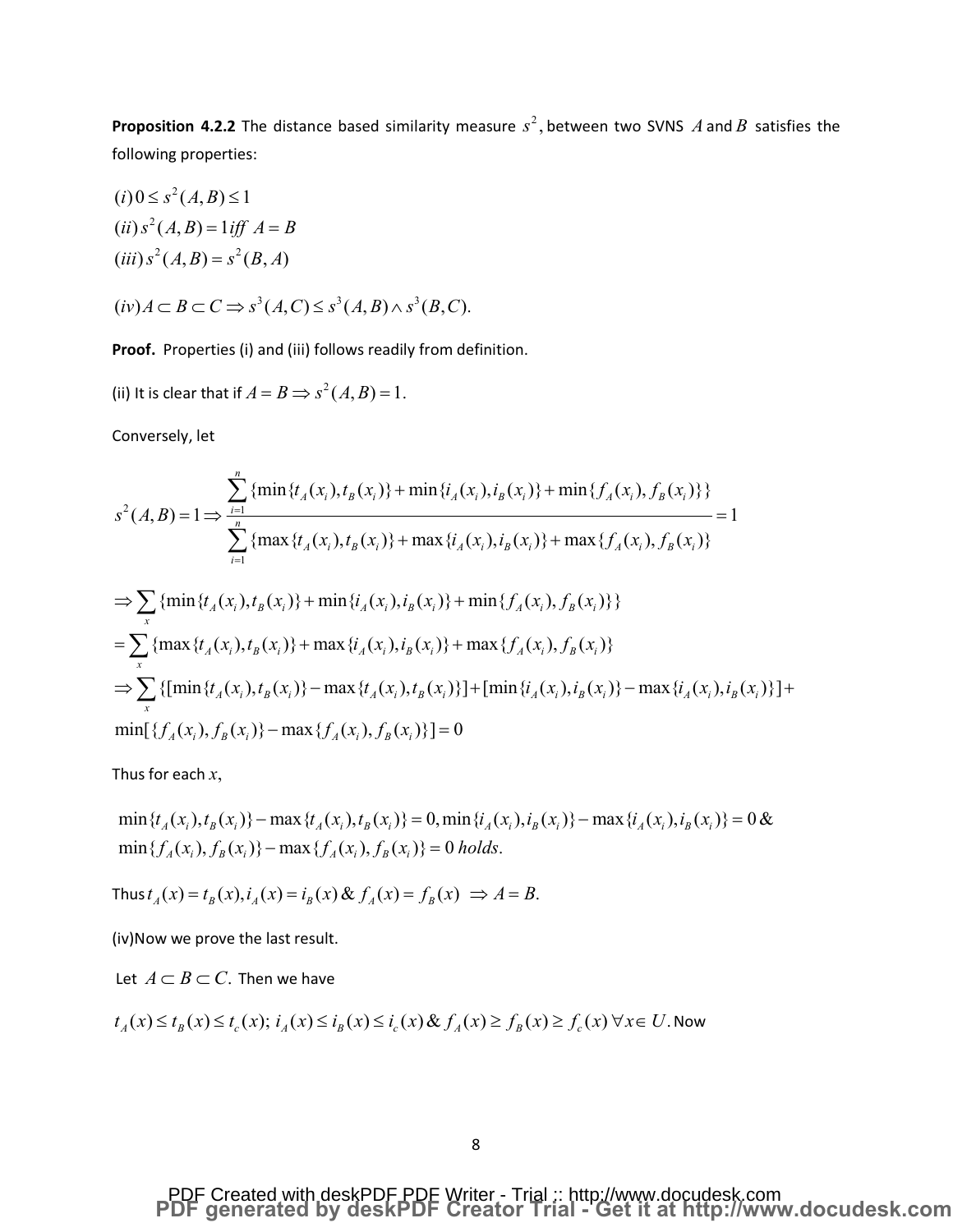$$
t_A(x) + i_A(x) + f_B(x) \ge t_A(x) + i_A(x) + f_C(x) \text{ and}
$$
  
\n
$$
t_B(x) + i_B(x) + f_A(x) \le t_C(x) + i_C(x) + f_A(x)
$$
  
\n
$$
\therefore s^2(A, B) = \frac{t_A(x) + i_A(x) + f_B(x)}{t_B(x) + i_B(x) + f_A(x)} \ge \frac{t_A(x) + i_A(x) + f_C(x)}{t_C(x) + i_C(x) + f_A(x)} = s^2(A, C)
$$

Again similarly we have:

$$
t_B(x) + i_B(x) + f_C(x) \ge t_A(x) + i_A(x) + f_C(x) \&
$$
  
\n
$$
t_C(x) + i_C(x) + f_A(x) \ge t_C(x) + i_C(x) + f_B(x)
$$
  
\n
$$
\therefore s^2(B, C) = \frac{t_B(x) + i_B(x) + f_C(x)}{t_C(x) + i_C(x) + f_B(x)} \ge \frac{t_A(x) + i_A(x) + f_C(x)}{t_C(x) + i_C(x) + f_A(x)} = s^2(A, C)
$$
  
\n
$$
\Rightarrow s^2(A, C) \le s^2(A, B) \land s^2(B, C).
$$

Hence the proof of this proposition is complete.

### **4.3 Similarity measure based on a matching function**

Next consider a universe where each element  $x<sub>i</sub>$  has a weight  $\omega<sub>i</sub>$ . Then we require a new measure of similarity different from those discussed earlier.

Often weights are associated with each element of an universe to give an order of importance among the elements. To illustrate the situation we give an example:

Suppose that there is a system to detect a disease based on several symptoms associated with it. Now each symptoms is characterized by three things namely a degree of truth, a degree of indeterminacy and a degree of falsity. So for each disease we can have a corresponding single valued neutrosophic set with symptoms as its elements. These SVNSs will act as our knowledgebase. Whenever a patient comes with some health problem the system will generate his corresponding SVNS. The measure of similarity, as discussed in previous sections, between these SVNSs can detect the possible disease. But we know that many diseases have several symptoms in common. So for a specific disease all the symptoms are not equally important. Here we can assign weights to each symptom corresponding to a particular disease. So we have a universe of symptoms where each symptom has its corresponding weights. In this case we cannot use similarity measures described in 4.1 and 4.2.

Again a suitable function is often used to measure the similarity between two sets which is called a matching function. Chen [2, 3] first introduced the notion of matching function. Here a weighted similarity measure  $s^w$  between A and B has been defined using a matching function as follows:

$$
s^{w}(A,B) = \frac{\sum_{i=1}^{n} \omega_{i} (t_{A}(x_{i}) \cdot t_{B}(x_{i}) + i_{A}(x_{i}) \cdot i_{B}(x_{i}) + f_{A}(x_{i}) \cdot f_{B}(x_{i}))^{2}}{\sum_{i=1}^{n} \omega_{i} \{ (t_{A}(x_{i})^{2} + i_{A}(x_{i})^{2} + f_{A}(x_{i})^{2}) \cdot (t_{B}(x_{i})^{2} + i_{B}(x_{i})^{2} + f_{B}(x_{i})^{2}) \}}
$$
(13)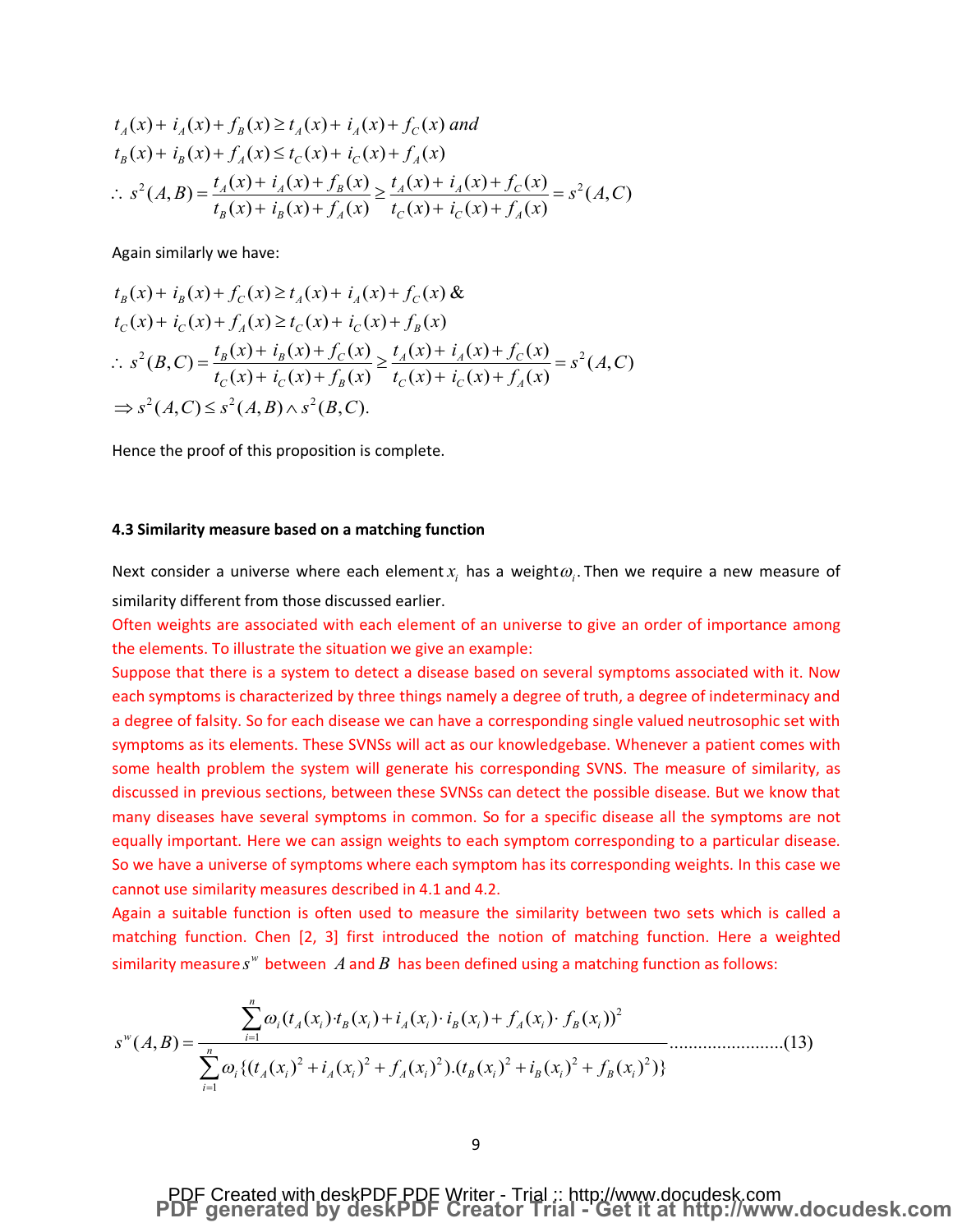**Example 4.3.1** Consider the two SVN sets in example 3.2. Further let the elements  $a, b, c, d$  of the universe X have weights  $0.1, 0.3, 0.5, 0.2$  respectively.

Then the weighted similarity measure between the two SVN sets will be

$$
s^{\text{w}}(A,B) = \frac{0.1 \times 0.3721 + 0.3 \times 0.4356 + 0.5 \times 0.16 + 0.2 \times 0.6561}{0.1 \times 0.759 + 0.3 \times 0.4956 + 0.5 \times 0.1708 + 0.2 \times 0.707} = \frac{0.37911}{0.45138} \approx 0.84
$$

**Proposition 4.3.2** The weighted similarity measure  $s^w$ , between two SVNS  $A$  and  $B$  satisfies the following properties:

$$
(i) 0 \le s^w(A, B) \le 1
$$
  
\n
$$
(ii) s^w(A, B) = 1 \text{ if } A = B
$$
  
\n
$$
(iii) s^w(A, B) = s^w(B, A)
$$

Proof. Trivially follows from definition and Cauchy-Schawarz inequality.

Note that here the result (ii) and (iv) (i.e. monotonacity law) of equation (9) will not hold due to the effects of the weights.

#### **5. Entropy of a Single Valued Neutrosophic Set**

Entropy can be considered as a measure of uncertainty involved in a set, whether fuzzy or intuitionistic fuzzy or vague etc. Here the SVNS are also capable of handling uncertain data, therefore as a natural consequence we are also interested in finding the entropy of a single valued neutrosophic set. Entropy as a measure of fuzziness was first mentioned by Zadeh [15] in 1965. Later De Luca-Termini [5] axiomatized the non-probabilistic entropy. According to them the entropy E of a fuzzy set A should satisfy the following axioms:

$$
(DT1)E(A) = 0 \text{ iff } A \in 2^{X}
$$
  
\n
$$
(DT2)E(A) = 1 \text{ iff } \mu_A(x) = 0.5, \forall x \in X
$$
  
\n
$$
(DT3)E(A) \le E(B) \text{ iff } A \text{ is less fuzzy than } B, i.e. \text{ if } \mu_A(x) \le \mu_B(x) \le 0.5 \forall x \in X
$$
.................(14)  
\nor if  $\mu_A(x) \ge \mu_B(x) \ge 0.5, \forall x \in X$ .  
\n
$$
(DT4)E(A^c) = E(A).
$$

r authors have investigated the notion of entropy. Kaufmann [6] proposed a distance based measure of soft entropy; Yager [13] gave another view of degree of fuzziness of any fuzzy set in terms of lack of distinction between the fuzzy set and its complement. Kosko [7] investigated the fuzzy entropy in relation to a measure of subset hood. Szmidt & Kacprzyk [11] studied the entropy of intuitionistic fuzzy sets. Majumdar and Samanta [8] investigated the entropy of soft sets etc.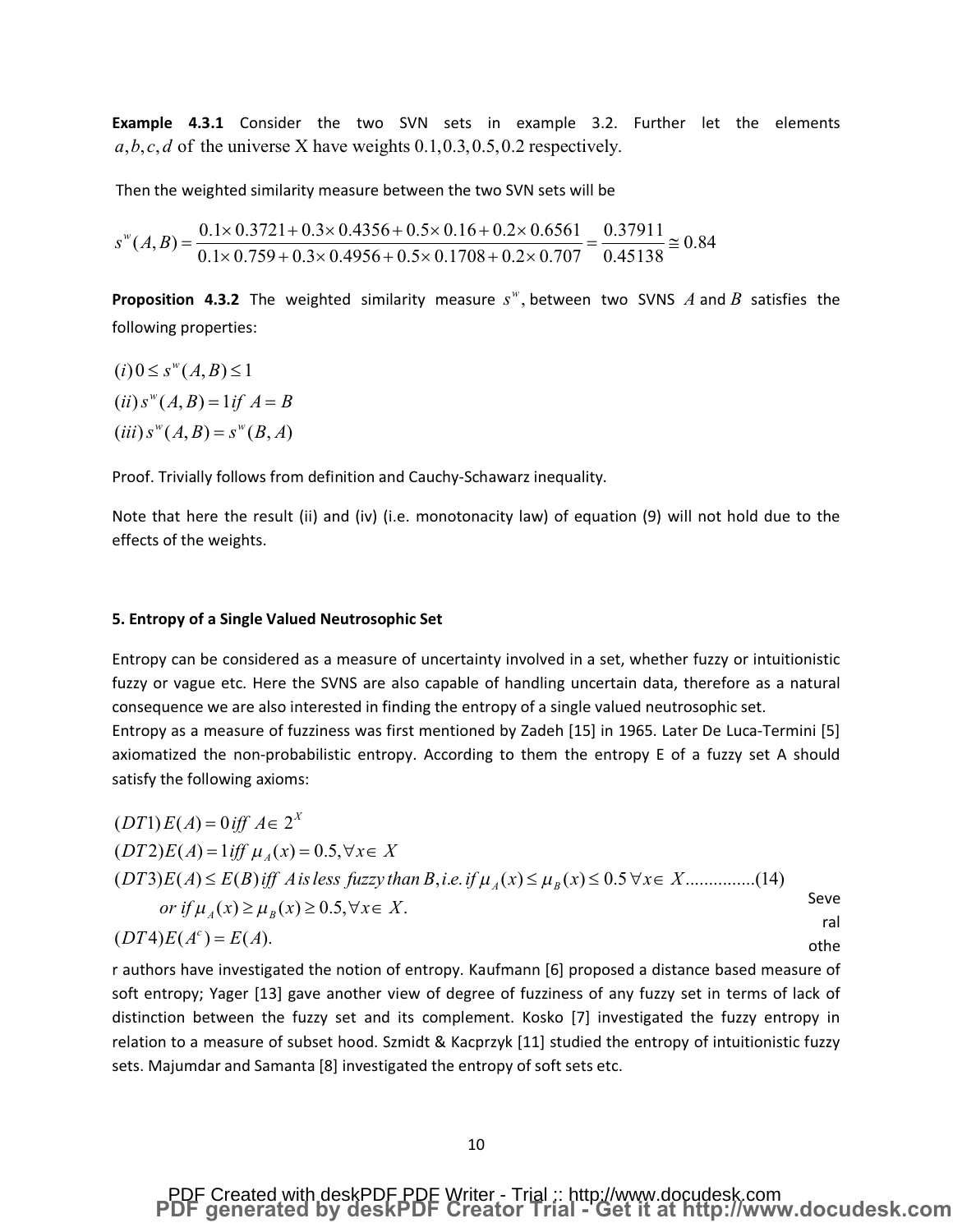Definition 5.1 Similarly here in case of SVNS also we introduce the entropy as a function  $E_N: N(X) \rightarrow [0,1]$  which satisfies the following axioms:

$$
(i) E_N(A) = 0 \text{ if } A \text{ is a crisp set}
$$
  
\n
$$
(ii) E_N(A) = 1 \text{ if } (t_A(x), t_A(x), f_A(x)) = (0.5, 0.5, 0.5) \forall x \in X
$$
  
\n
$$
(iii) E_N(A) \ge E_N(B) \text{ if } A \text{ more uncertain than } B, \dots
$$
\n(15)

i.e. 
$$
t_A(x) + f_A(x) \le t_B(x) + f_B(x)
$$
 and  $|i_A(x) - i_{A^c}(x)| \le |i_B(x) - i_{B^c}(x)|$   
\n $(iv) E_N(A) = E_N(A^c) \forall A \in N(X)$ .

Now notice that in a SVNS the presence of uncertainty is due to two factors, firstly due to the partial belongingness and partial non-belongingness and secondly due to the indeterminacy factor. Considering these two factors we propose an entropy measure  $E_1$  of a single valued neutrosophic sets  $A$  as follows:

**Proposition 5.2**  $E_1$  satisfies all the axioms given in definition 5.1.

Proof (i) For a crisp set A and  $i_A(x) = 0 \forall x \in X$ . Hence  $E_1(A) = 0$  holds.

(ii) If A be such that  $(t_A(x), i_A(x), f_A(x)) = (0.5, 0.5, 0.5) \forall x \in X$ ,

then  $t_A(x) + f_A(x) = 1$  and  $i_A(x) - i_A(x) = 0.5 - 0.5 = 0 \forall x \in X \implies E_1(A) = 1$ 

(iii) It holds from definition.

(iv)  $E_1(A) = E_1(A<sup>c</sup>)$  holds obviously from definition.

Thus  $E_1$  is an entropy function defined on  $N(X)$ .

**Example 5.3** Let  $X = \{a, b, c, d\}$  be the universe and A be a single valued neutrosophic set in X defined as follows:

$$
A = \{\frac{a}{<0.5, 0.2, 0.9>} , \frac{b}{<0.8, 0.4, 0.2>} , \frac{c}{<0.3, 0.8, 0.7>} , \frac{d}{<0.6, 0.3, 0.5>} \}
$$

Then the entropy of A will be  $E_1(A) = 1 - 0.52 = 0.48$ .

## PDF Created with deskPDF PDE Writer - Trial :: http://www.docudesk.com<br>PDF generated by deskPDF Creator Trial - Get it at http://www.docudesk.com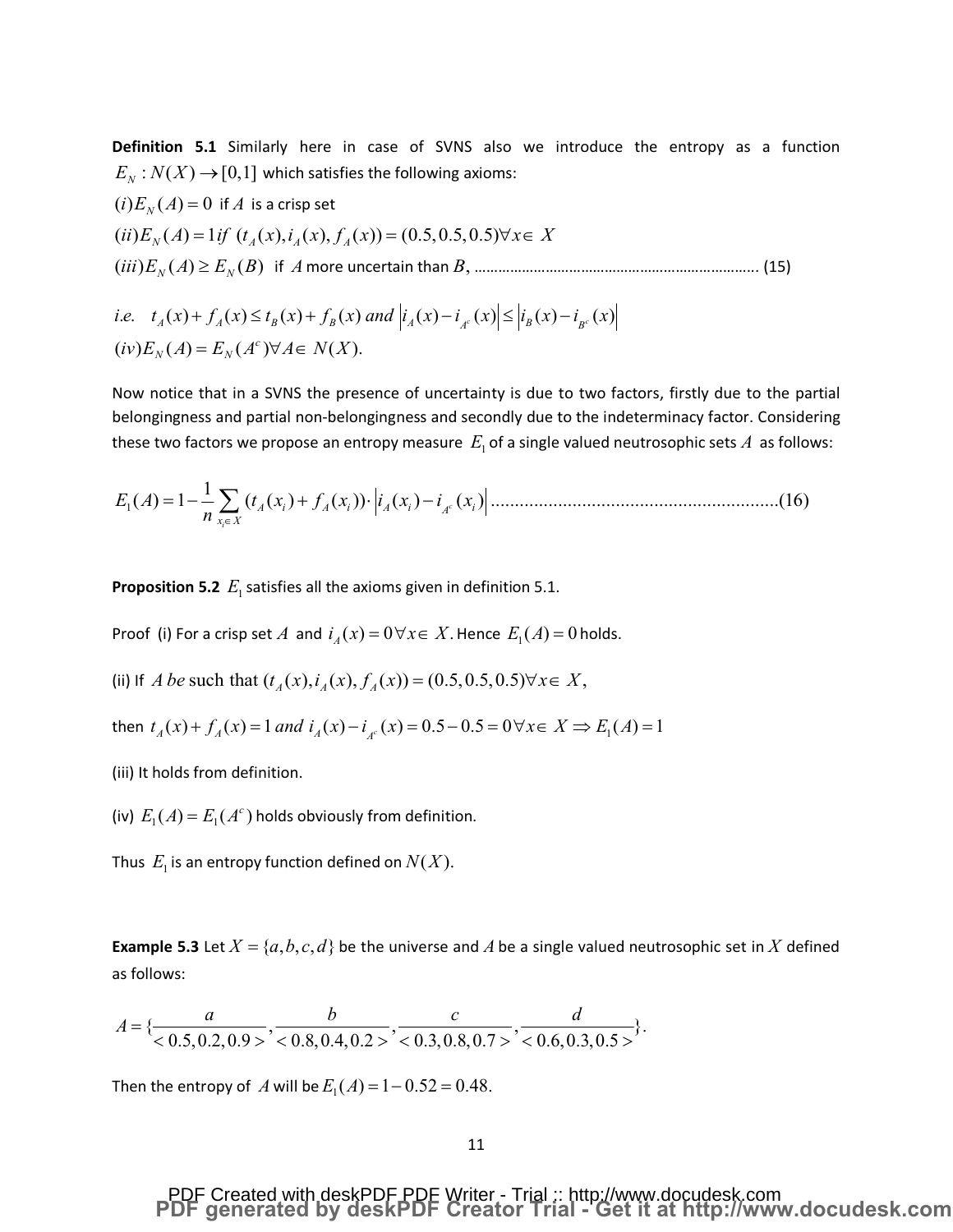#### **6. Discussions**

The techniques of similarity and entropy described here are totally new concepts for single valued neutrosophic sets. For the case of entropy no earlier methods of measuring entropy will be able to determine the entropy of a SVNSs, as here the sum of the degrees of truth, indeterminacy and falsity is not necessarily bounded. A fuzzy set *F* can be considered as a SVNS with degree of indeterminacy and

degree of falsity zero, then its entropy will be  $E_{\rm I}(F)\!=\!1\!-\!\sum{(t_{\rm {\cal A}}(x^{\ }_{i})})$ . *i*  $\overline{A} \vee \overline{Y}$ *i*  $x_i \in X$  $E_1(F) = 1 - \frac{1}{2} \int (t_A(x))$  $\displaystyle{1\!-\!\frac{1}{n}\sum_{x_i\in X}(t_{_A}(x_i))}.$  For crisp set this value is 1,

which is conformable with earlier known result.

The similarity measurements described here are again totally new concepts for SVNSs. These measures can also be applied to measure the similarity of intuitionistic fuzzy sets (IFS) where the indeterminacy factor *i* should be replaced by  $\pi = 1 - t - f$  in case of IFS.

### **7. Conclusion**

The recently proposed notion of neutrosophic sets is a general formal framework for studying uncertainties arising due to 'indeterminacy' factors. From the philosophical point of view, it has been shown that a neutrosophic set generalizes a classical set, fuzzy set, interval valued fuzzy set, intuitionistic fuzzy set etc. A single valued neutrosophic set is an instance of neutrosophic set which can be used in real scientific and engineering applications. Therefore the study of single valued neutrosophic sets and its properties have a considerable significance in the sense of applications as well as in understanding the fundamentals of uncertainty. In this paper we have introduced some measures of similarity and entropy of single valued neutrosophic sets for the first time. These measures are consistent with similar considerations for other sets like fuzzy sets and intuitionistic fuzzy sets etc.

**Acknowledgement:** The authors sincerely thankful to the anonymous reviewers for their helpful comments which has helped to rewrite the paper in its present form.

#### **References**

- [1] Atanasov, K, Intuitionistic Fuzzy Sets. Fuzzy Sets & Systems, 20 (1986) pp 87-96
- [2] Chen, S.M., A new approach to handling fuzzy decision making problems, IEEE Transactions on Systems, Man and Cybernet, 18(1988)1012-1016
- [3] Chen, S.M., Hsiao, P.H., A Comparison of similarity measures of fuzzy values, Fuzzy Sets and Systems,